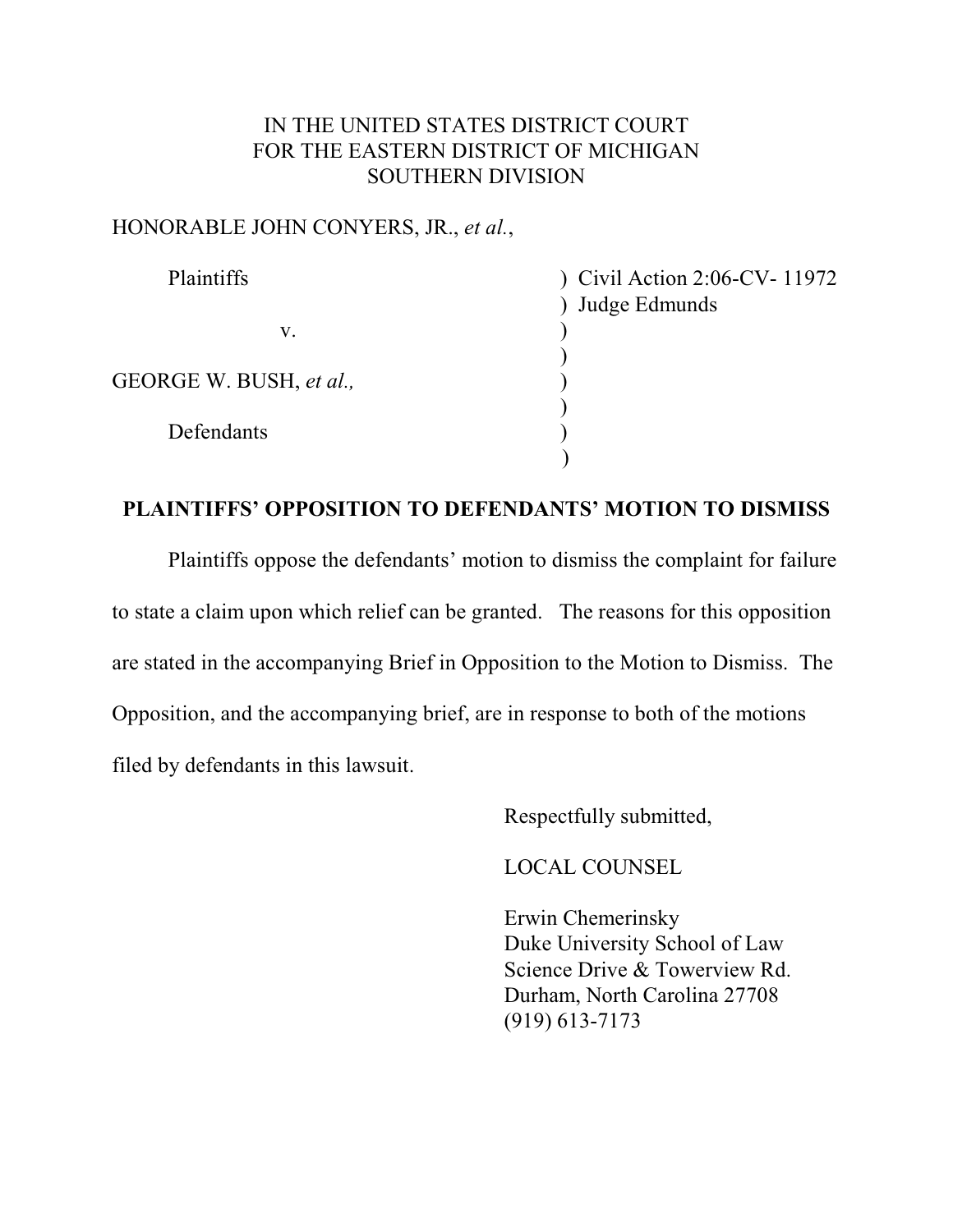# IN THE UNITED STATES DISTRICT COURT FOR THE EASTERN DISTRICT OF MICHIGAN SOUTHERN DIVISION

| HONORABLE JOHN CONYERS, JR., et al., |                                             |
|--------------------------------------|---------------------------------------------|
| Plaintiffs                           | Civil Action 2:06-CV-11972<br>Judge Edmunds |
| V.                                   |                                             |
| GEORGE W. BUSH, et al.,              |                                             |
| Defendants                           |                                             |
|                                      |                                             |

# **PLAINTIFFS' BRIEF IN OPPOSITION TO DEFENDANTS' MOTION TO DISMISS**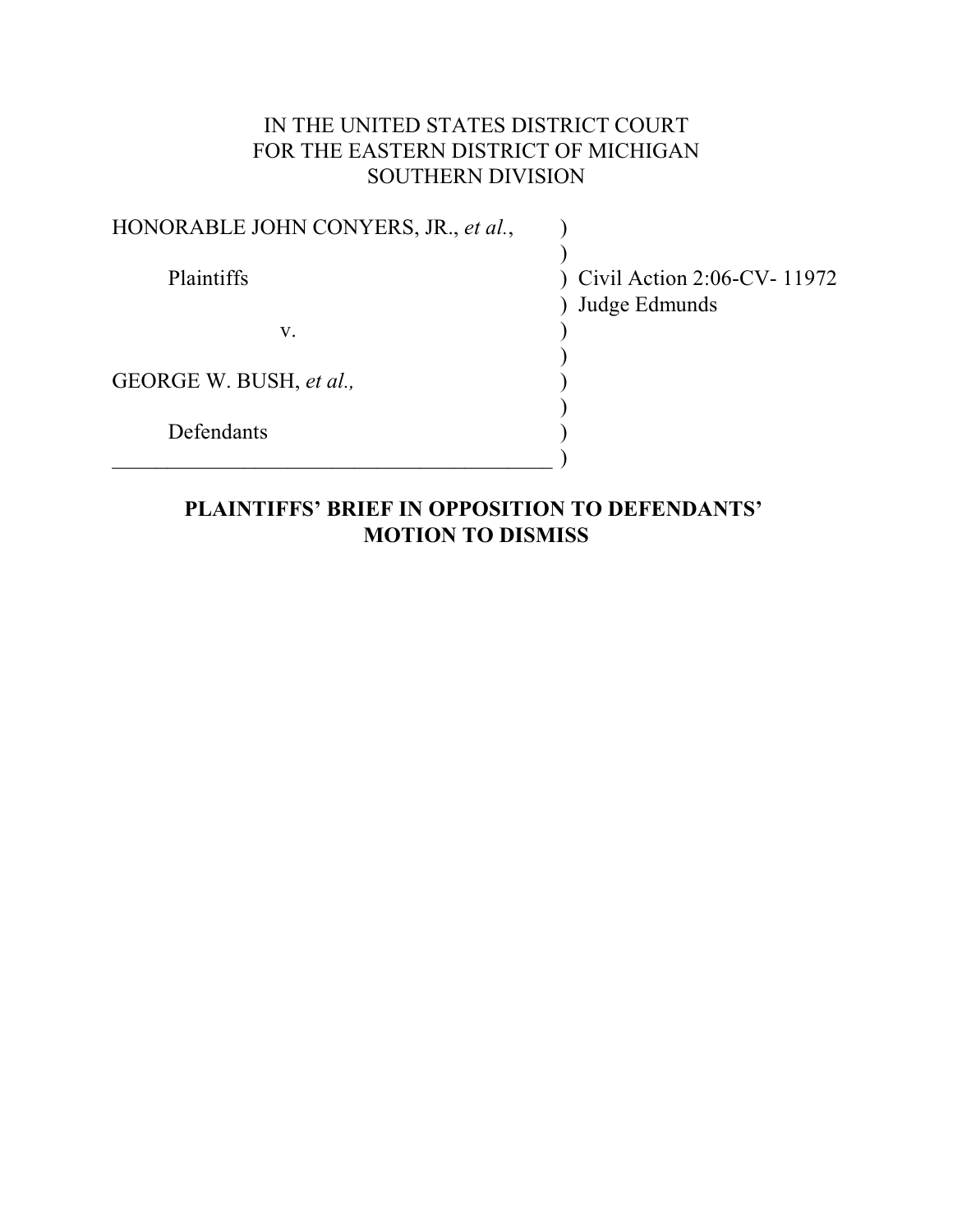#### Statement of the Issues Presented

1. Whether members of the House of Representatives have standing to sue when they were denied the ability to participate in the legislative process and thus disenfranchised when a Senate version of a bill was signed by the President even though it had never been approved by the House of Representatives.

2. Whether the failure of the House of Representatives to approve the bill signed by the President means that it is not a validly enacted law, even if the Speaker of the House of Representatives and President *pro tempore* of the Senate attested that it had passed both houses of Congress.

3. Whether the allegations of the complaint are sufficient to state a claim that the Deficit Reduction Act of 2006 did not properly pass the House of Representatives.

4. Whether a law that was not properly enacted because of its failure to pass the House of Representatives is completely void because the Constitution's requirements for enacting a law were not met.

### Controlling Authorities

Issue 1 (Standing):

*Coleman v. Miller*, 307 U.S.433 (1939) *Raines v. Byrd*, 521 U.S. 811 (1997)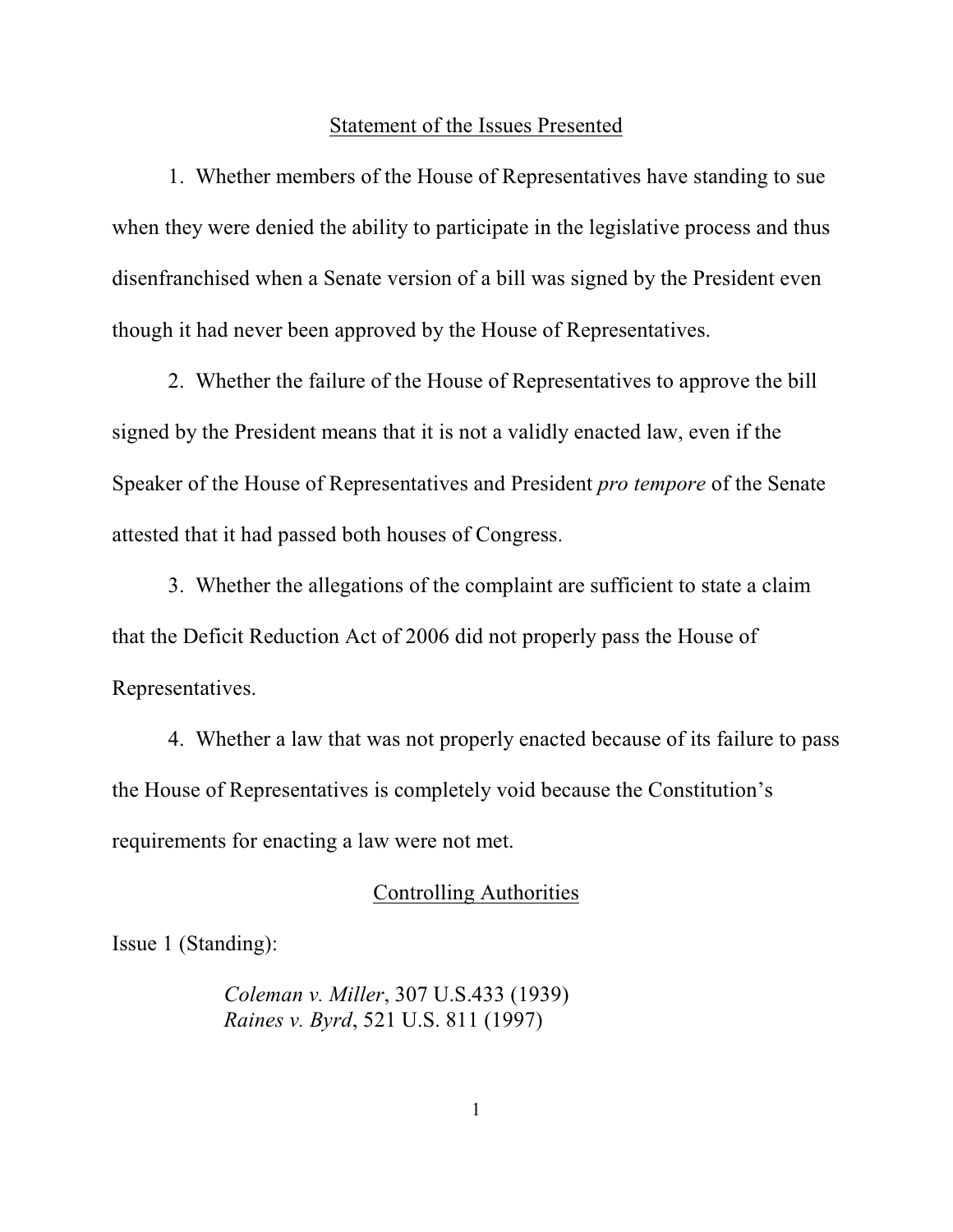Issue 2 (Failure to follow procedures for enacting a law):

*Marshall Field & Co. v. Clark*, 143 U.S. 649 (1892) *United States v. Munoz-Flores*, 495 U.S. 385 (1990) *Clinton v. City of New York*, 524 U.S. 417 (1998)

Issue 3: (Allegations in the Complaint about the Deficit Reduction Act)

*Conley v. Gibson*, 335 U.S. 41 (1959)

Issue 4: (Effect of failing to follow constitutionally required procedures)

*Clinton v. City of New York*, 524 U.S. 417 (1998)

#### Introduction

Few principles of American government are more basic than that enacting a law requires that the identical bill be passed by both the United States House of Representatives and the United States Senate. Under Article I, Section 7 of the Constitution, "[e]very Bill which shall have passed the House of Representatives and the Senate, shall, before it become a Law, be presented to the President of the United States." U.S. Const. art. I, § 7. The Supreme Court has expressed the importance of strict adherence to bicameral passage of bills. *I.N.S. v Chadha*, 462 U.S. 919, 954-56 (1983); *See Clinton v. City of New York*, 524 U.S. 417, 448 (1998).

Indeed, the Supreme Court has expressly held that a law is valid only if the identical version is passed by both the House and the Senate and signed by the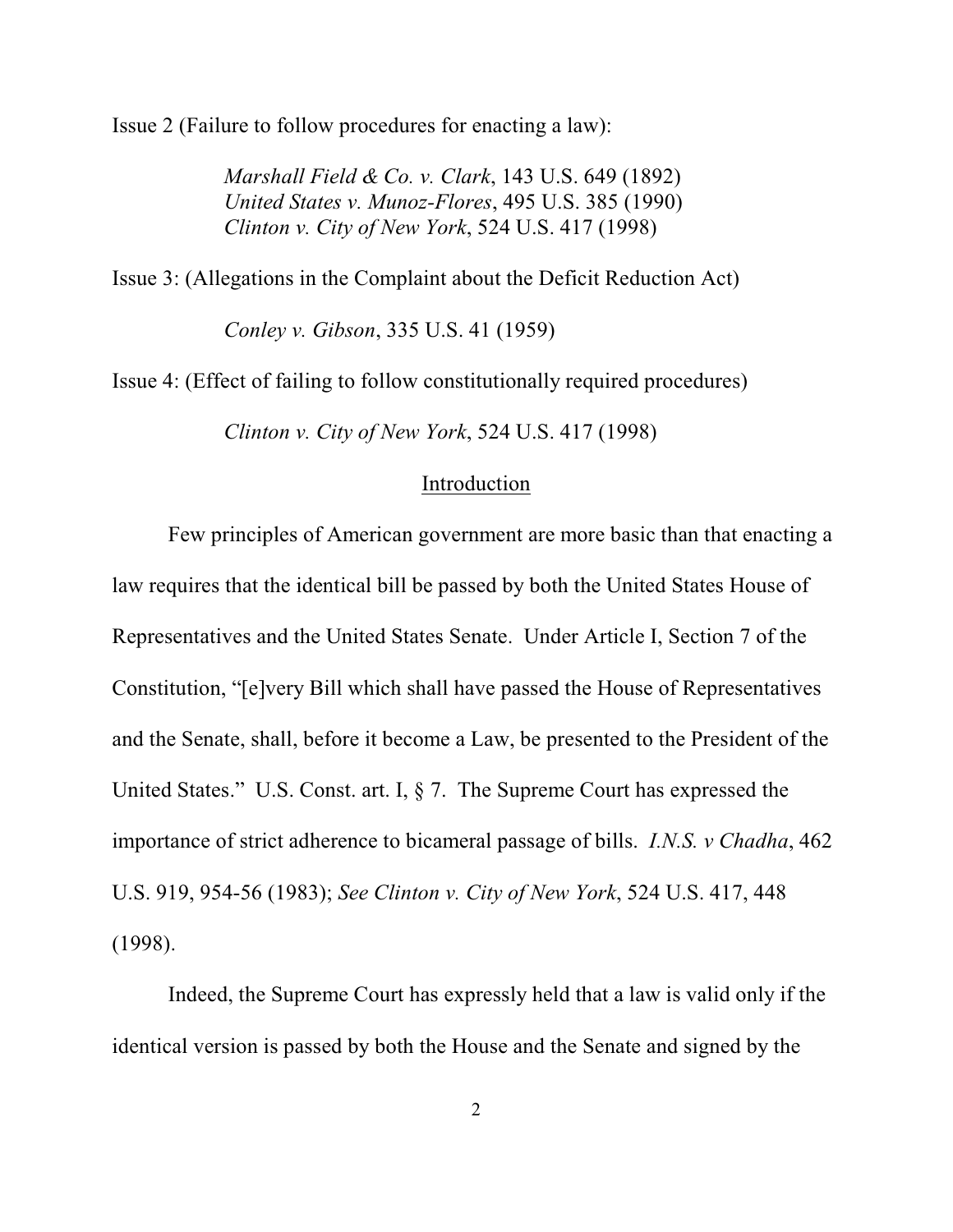President. In *Clinton v. City of New York*, 524 U.S. at 448, the Supreme Court addressed this explicitly and explained that the law at issue in that case was valid because three steps had been followed: "(1) a bill containing its exact text was approved by a majority of the Members of the House of Representatives; (2) the Senate approved *precisely the same text*; and (3) that text was signed into law by the President. . . . *If one paragraph of that text had been omitted at any one of those three stages, [the law] would not have been validly enacted."* (emphasis added)

That is exactly what this lawsuit is about: The House and the Senate passed different versions of the Deficit Reduction Act. The President signed the Senate version into law. But since the texts were different, the Deficit Reduction was not validly enacted and is not a law.

### Factual Background

The case is about the procedure that must be followed in order for a bill to become a law. When one chamber of Congress passes a bill, the bill is then printed, signed by the Clerk of the House or the Secretary of the Senate (depending on which chamber passed the bill), and sent to the other chamber. The printed version of the bill passed by a single chamber is called the "engrossed bill." 1 U.S.C. § 106. If the other chamber passes the engrossed bill without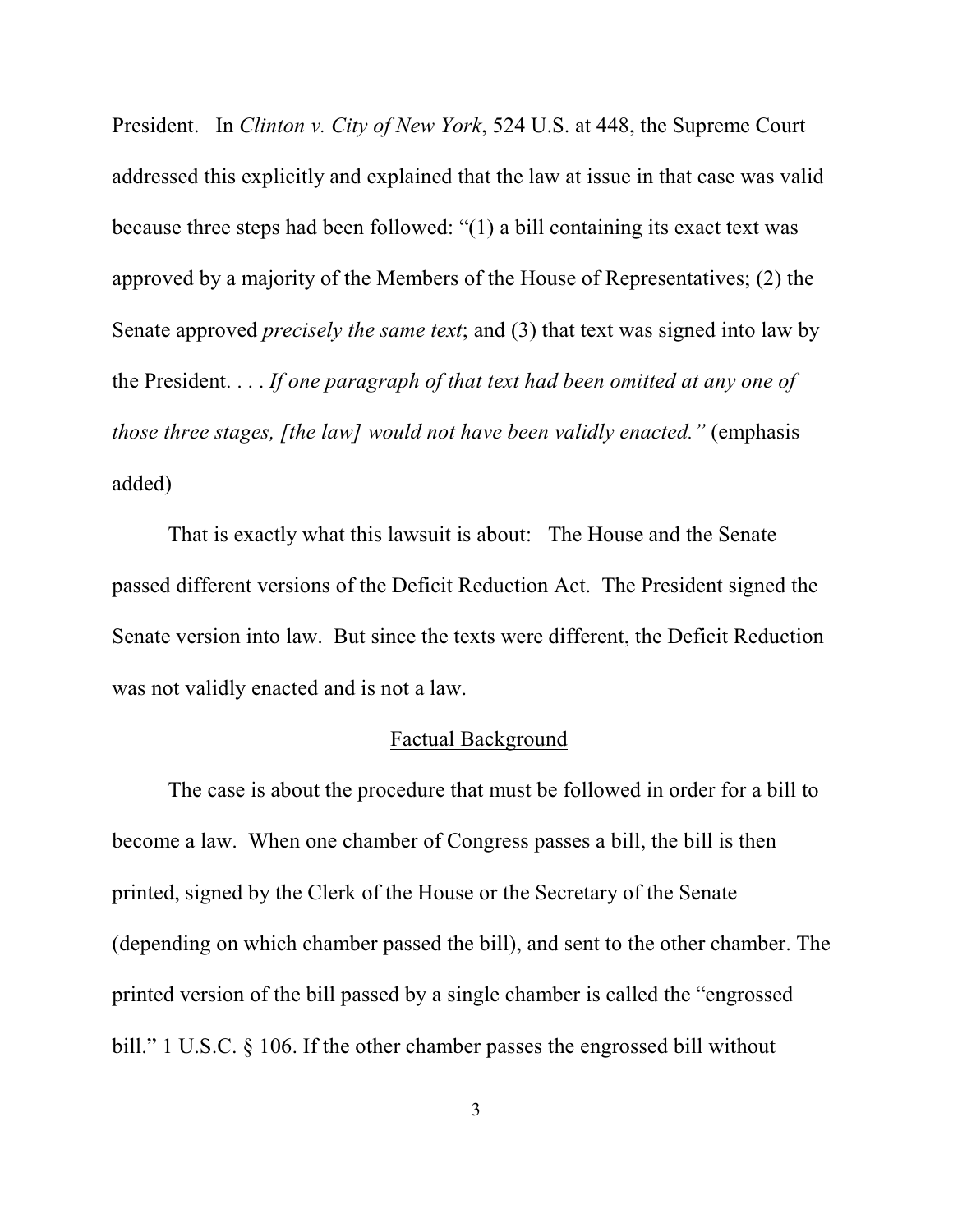amendment, the Clerk or Secretary signs the bill and returns it to the originating chamber. *Id*. The bill is then printed again and, at this point, is called the "enrolled bill." *Id*. The presiding officers of both the House and the Senate sign the enrolled bill to attest that it passed each chamber. *Id*. The enrolled bill is then sent to the President. *Id*.

Despite the clear requirements of the Constitution, **i**n the fall of 2005, the House and Senate passed different versions of S. 1932, a budget bill referred to as the Deficit Reduction Act ("DRA"). To reconcile the differences between the House and Senate bills, the legislation was sent to a House-Senate conference committee. The bill was modified in conference, and the final conference report was submitted to the House and Senate for their votes.

On December 19, 2005, the House passed the conference report on S. 1932 by a vote of 212 to 206. 151 Cong. Rec. H12277 (Dec. 19, 2005). On December 19, 20, and 21, 2005, the Senate considered the conference report. Four points of order were raised against the report, and three were sustained on the ground that the provisions of the conference report on which they rested violated the rules of the congressional budget process. A motion was made to waive the points of order, but the motion was defeated. As a result, the conference report did not pass in the Senate. *Id*. at S14205.

4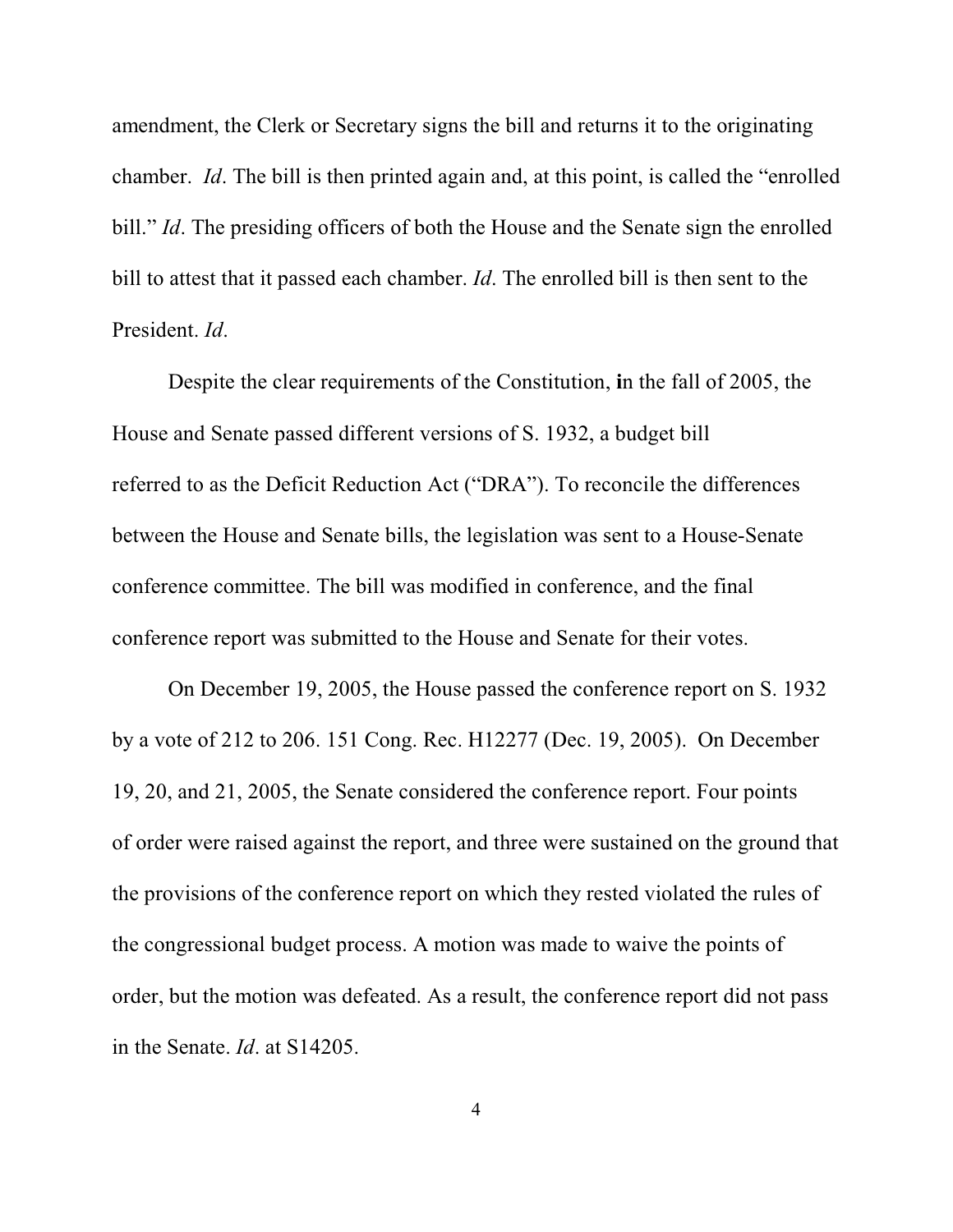On December 21, 2005, the Senate then voted on an amended version of S. 1932 that omitted the items that gave rise to the points of order. *Id*. at S14337-86. The amended bill passed 51 to 50, with Vice President Cheney casting the tiebreaking vote. *Id*. at S14221.

When engrossing the amended bill for transmittal to the House, a Senate clerk made a substantive change to section  $5101(a)(1)$ . In two places, the clerk altered the duration of Medicare payments for certain durable medical equipment, stated as 13 months in the version passed by the Senate, to 36 months. *Compare* 151 Cong. Rec. S14337, S14346 (Dec. 21, 2005) (version passed by Senate) (Exh. B), *with* S. 1932, engrossed in Senate (Dec. 21, 2005). The budget impact of the change is \$2 billion over five years.

Errors in engrossed bills have occurred before. The proper procedure is for the chamber that made the error to send a message to the other chamber requesting return of the bill, so that the error can be corrected. *See* 109th House Rules and Manual § 565 at 296-97 (2005) (House Doc. No. 108- 241) (listing examples). On December 22, the Senate enrolling clerk informed the House enrolling clerk that such a mistake had been made. Letter from Karen L. Hass, Clerk of the House, to the Honorable Vernon J. Ehlers, Chairman, Committee on the House Administration, et. Al, at 3 (May 11, 2006). The Senate then informed the House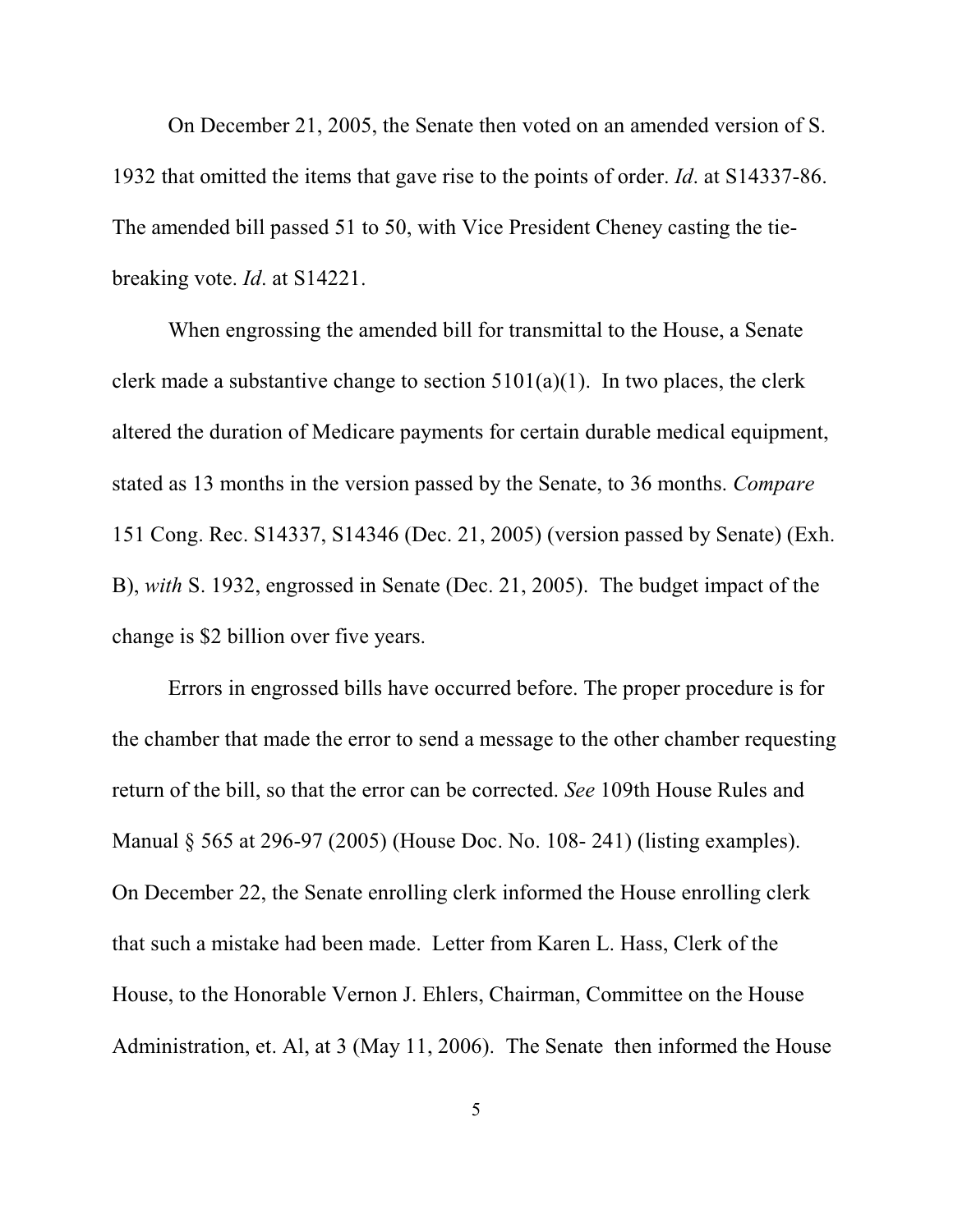that there were three options to correct the defect: (1) the Senate could request that the official papers conveyed by its December 22, 2005 message be returned to the Senate; (2) if the House concurred in the Senate amendment, the House and Senate could pass a concurrent resolution correcting the enrollment; or (3) the House and Senate could later pass a technical corrections bill to correct the law. *Id.* at 4. The enrolling clerk informed the House Parliamentarian's Office, the Office of the House Clerk, and the Speaker on January 19, 2006, of the problem. But none of these three perfecting actions ever took place. *Id*.

Despite receiving notice two weeks in advance that the papers before it were incorrect, on February 1, 2006, the House leadership scheduled a vote on the engrossed version of S. 1932, which contained the clerk's error and, therefore, was not identical to the version of the bill passed by the Senate. See S. 1932, engrossed in Senate; 152 Cong. Rec. H69, H77 (Feb. 1, 2006). The House passed S. 1932, with the error, by a vote of 216 to 214. *Id*. at H68. Because the legislation originated in the Senate, the House returned the legislation to the Senate for transmission to the President for his signature. See 152 Cong. Rec. S443 (Feb. 1, 2006) (message from House to Senate announcing that House agreed to Senate amendment to S. 1932)

When the enrolled bill was prepared, a Senate clerk, apparently aware of the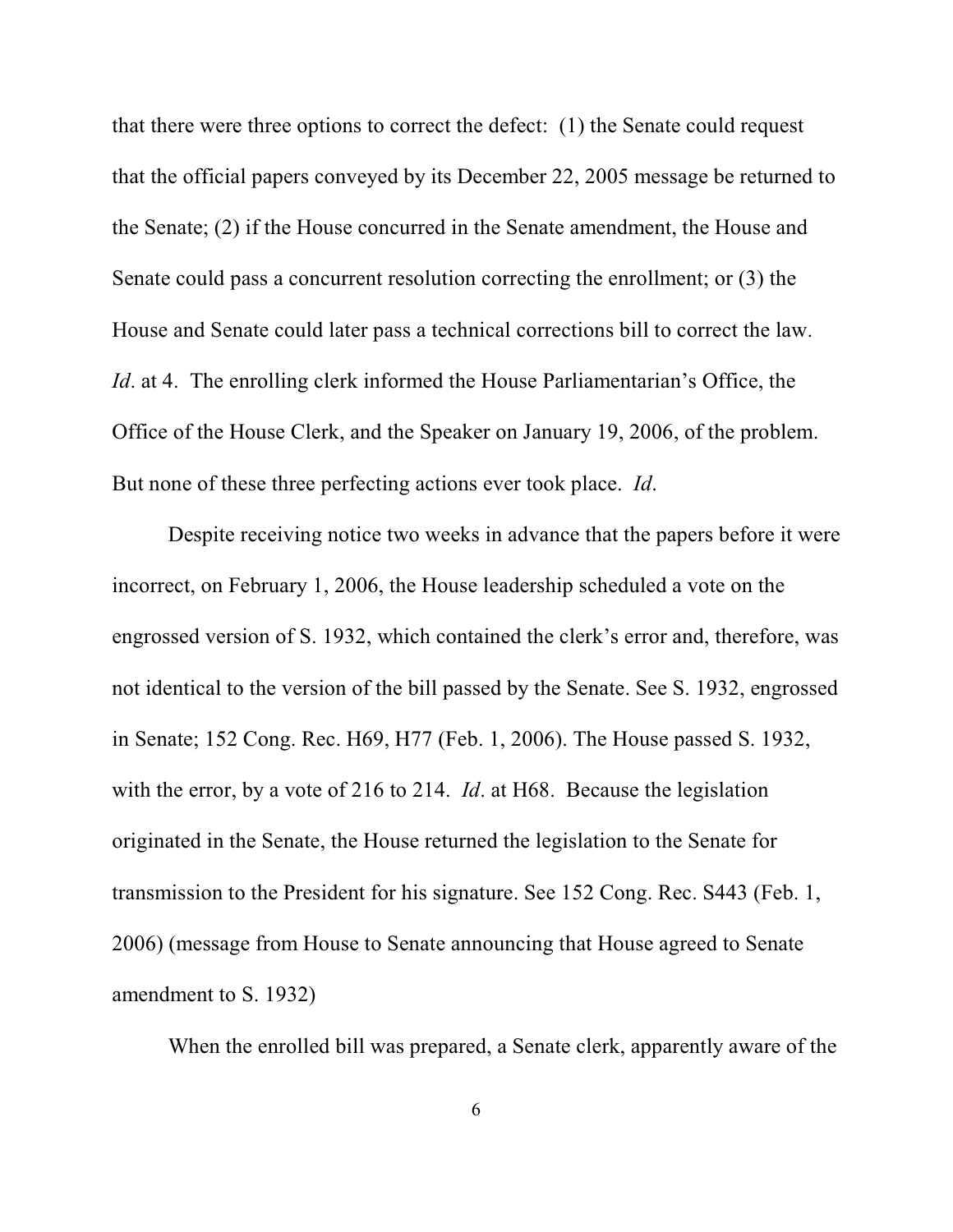earlier mistake, altered the legislation by changing the provision in section 5101(a)(1) for 36 months of payment for certain durable medical equipment back to 13 months, as earlier approved by the Senate. See S. 1932, enrolled in Senate, at § 5101.5

The enrolled bill was signed by the Speaker of the House and President pro tempore of the Senate on February 7, 2006, and transmitted to the President later that day. 152 Cong. Rec. S768 (Feb. 7, 2006). The House, however, had never passed that version of the bill; indeed, the House had never even been sent that version for consideration. Displaying knowledge of the constitutional flaw in the bill's passage, Senator Frist, on February 8, submitted a resolution to the Senate stating "That the enrollment of the bill S. 1932 as presented to the President for his signature on February 8, 2006, is deemed the true enrollment of the bill reflecting the intent of Congress in enacting the bill into law." S. Con. Res. 80, 152 Cong. Rec. S869 (Feb. 8, 2006). The Senate agreed to the resolution. *Id*. at S870. The Senate requested that the House concur in the resolution, *id*. at H202, but the House did not act on it.

Even if the House had agreed to the resolution, a concurrent resolution "makes no binding policy; it is 'a means of expressing fact, principles, opinions, and purposes of the two Houses.' . . . It is settled, however, that if a resolution is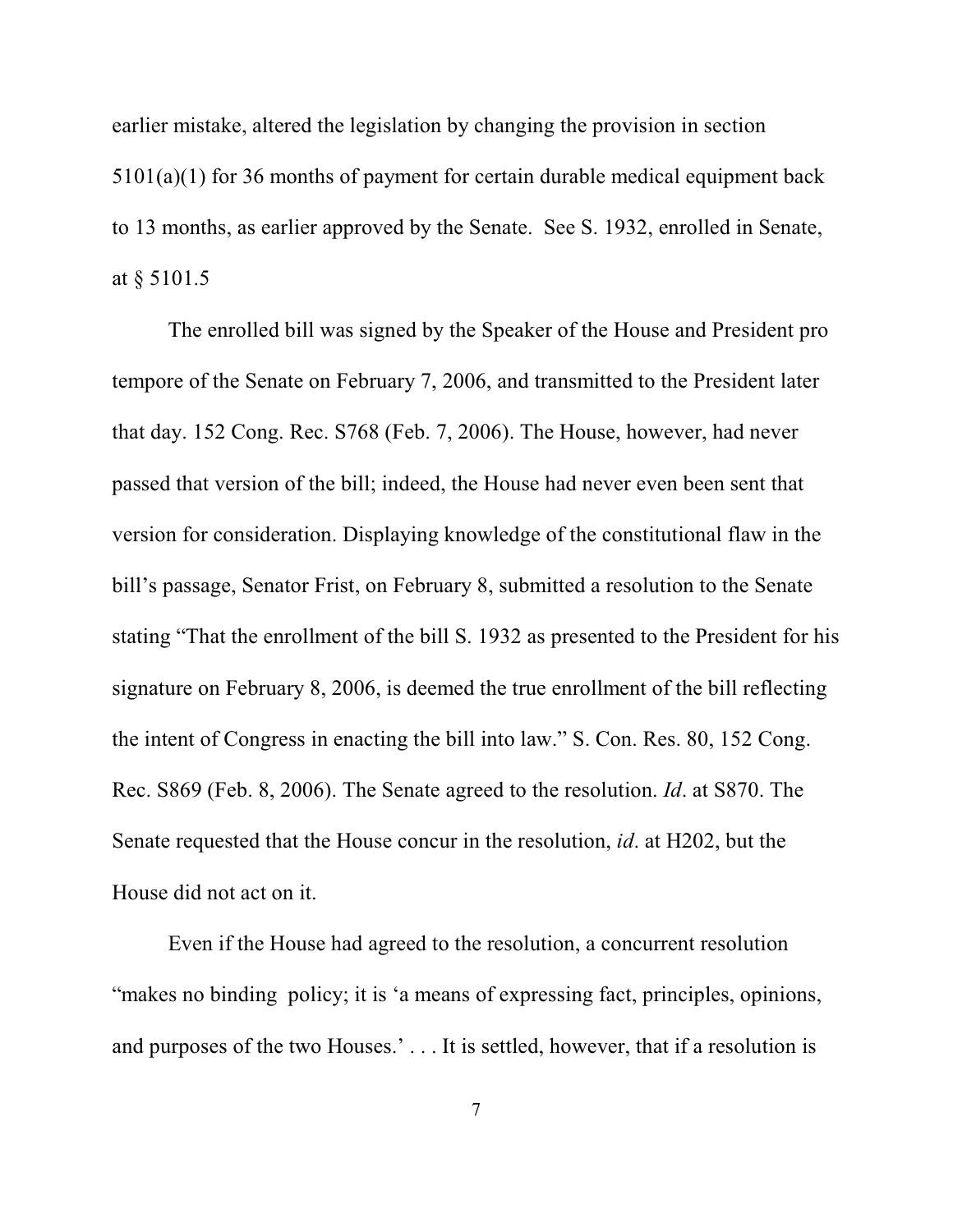intended to make policy that will bind the Nation and thus is 'legislative in its character and effect,' — then the full Article I requirements must be observed." *Bowsher v. Synar*, 478 U.S. 714, 756 (1986) (Stevens, J., joined by Marshall, J., concurring) (citations omitted).

On February 8, 2006, President Bush signed the enrolled bill. *See* 120 Stat. 4, Pub. L. No.109-171 (2006). Plaintiffs, members of the United States House of Representatives, brought this lawsuit and contend that the Deficit Reduction Act was not validly enacted and thus is not a law of the United States.

### Standard of Review

In evaluating the defendants' motion to dismiss for failure to state a claim, pursuant to Federal Rule of Civil Procedure 12(b)(6), the court "must construe the complaint in the light most favorable to the plaintiff, accept all factual allegations [of the plaintiff] as true, and determine whether the plaintiff undoubtedly can prove no set of facts in support of his claims that would entitle him to relief." *Marks v. Newcourt Credit Group, Inc*., 342 F.3d 444, 451-52 (6th Cir.2003).

This occurred even though the White House was warned on February 8, \* 2006, that the bill it had received never passed the House. House Speaker Dennis Hastert confirms that his office spoke to a "high-ranking White House official" hours before the signing ceremony and asked that actual signing be delayed. David Rogers, Wall Street Journal, Mar. 22, 2006.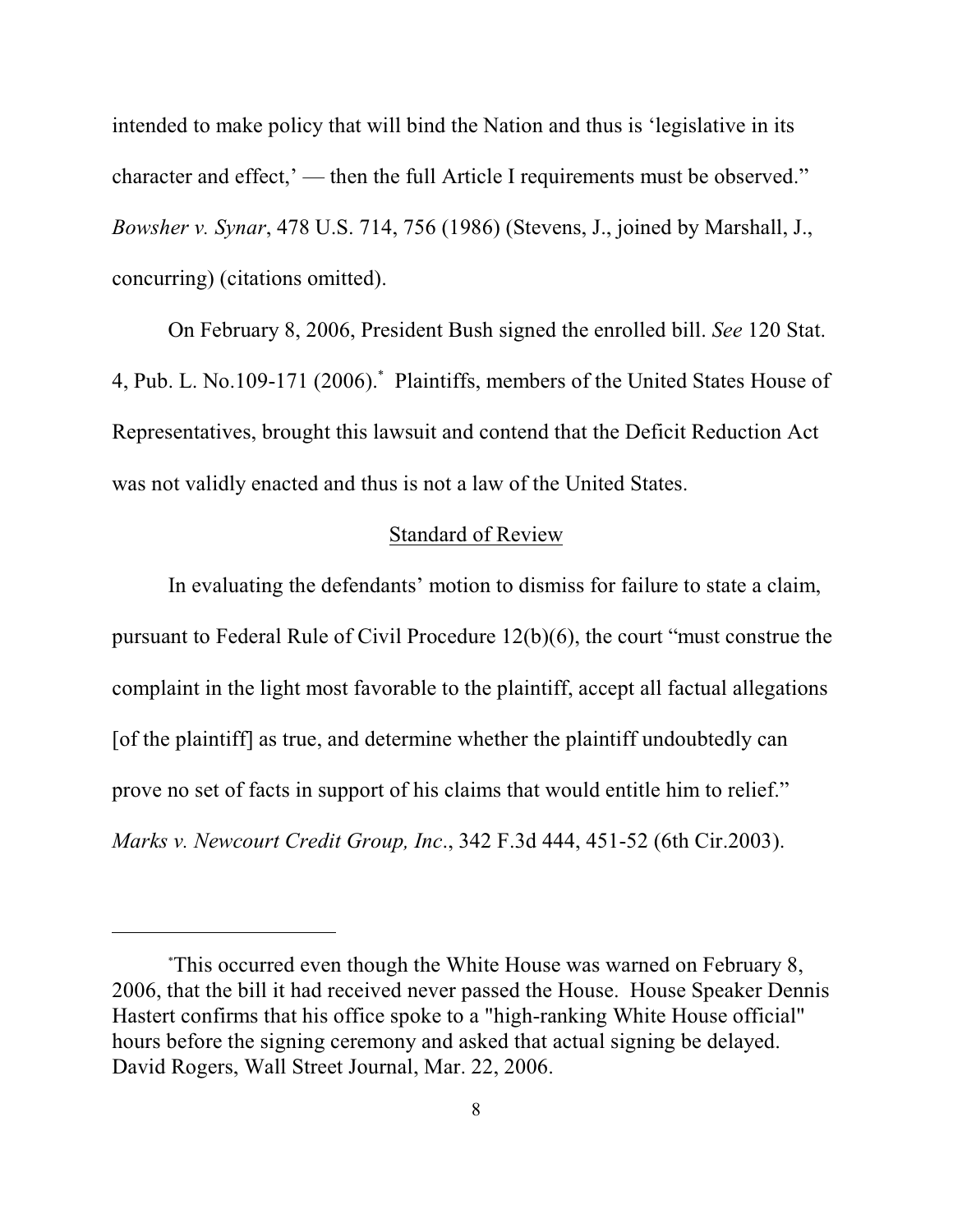#### Argument

## **I. MEMBERS OF THE UNITED STATES HOUSE OF REPRESENTATIVES HAVE STANDING TO SUE**

The law is clear that legislators have standing for injuries that they personally suffer. *See Powell v. McCormack*, 395 U.S. 486, 496 (1969). The defendants' motion to dismiss tellingly omits any mention, let alone discussion, of the key Supreme Court case allowing members of a legislature to sue: *Coleman v. Miller*, 307 U.S.433 (1939). In that case, the Kansas Senate voted 20-20 on whether to approve a proposed amendment to the United States Constitution. The Lieutenant Governor cast the tie-breaking vote in favor of the amendment and it was deemed approved. A challenge was brought by members of both the Kansas Senate and House of Representatives to void the State's approval of the proposed amendment.

The defendants moved to dismiss on standing grounds, but the Supreme Court expressly rejected that argument and found that the plaintiffs had standing to sue in their capacity as legislators. Chief Justice Hughes, writing for the Court, explained: "Here, the plaintiffs include twenty senators, whose votes against ratification have been overridden and virtually held for naught although if they are right in their contentions their votes would have been sufficient to defeat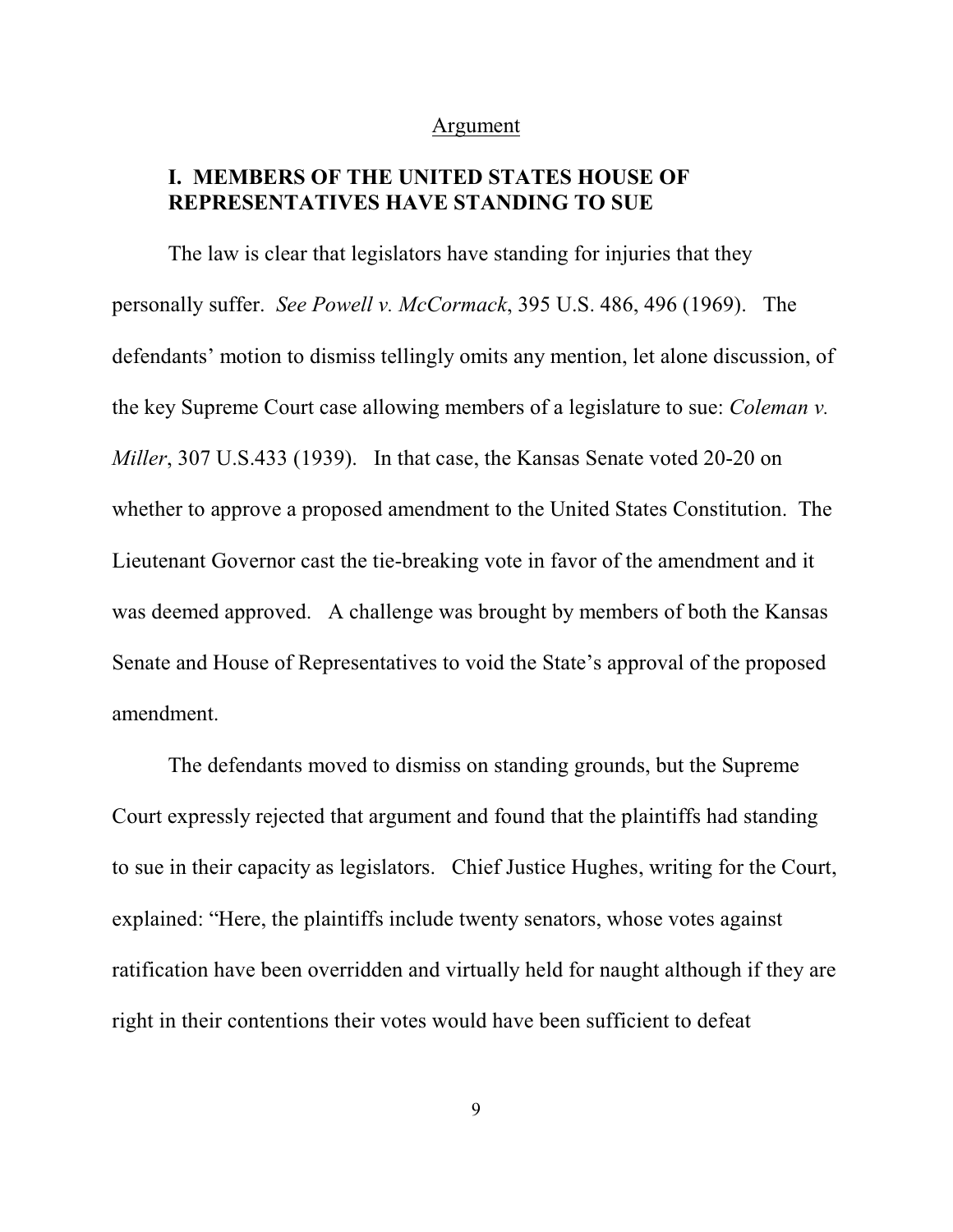ratification. We think that these senators have a plain, direct and adequate interest in maintaining the effectiveness of their votes." 307 U.S. at 438.

In *Raines v. Byrd*, 521 U.S. 811, 823 (1997), the case primarily relied upon by the defendants, the Supreme Court expressly reaffirmed *Coleman v. Miller.* In *Raines v. Byrd,* the Court explained that when legislators have suffered an injury that impairs their ability to perform as elected representatives, they must allege either that they have been singled out as opposed to other members of their respective bodies, or that their votes have been "denied or nullified." 511 U.S. at 821, 824 n.7.

That is exactly what occurred here: the plaintiffs, as members of the House of Representatives, were "denied" the opportunity to vote on a bill signed into law by the President. As such, they were disenfranchised in a literal sense. The law is clear that "disenfranchisement" is a form of denial or nullification sufficient to meet the requirement for standing. *See, e.g., Goldwater v. Carter,* 617 F.2d 697, 702 (1979), *aff'd on other grounds,* 444 U.S. 996 (1979) (for legislators to establish standing "the alleged dimunition in congressional influence must amount to a disenfranchisement . . . or withdrawal of a voting opportunity.")

 Plaintiffs, and all members of the House of Representatives were "disenfranchised" by being "denied" the opportunity to vote on the Senate version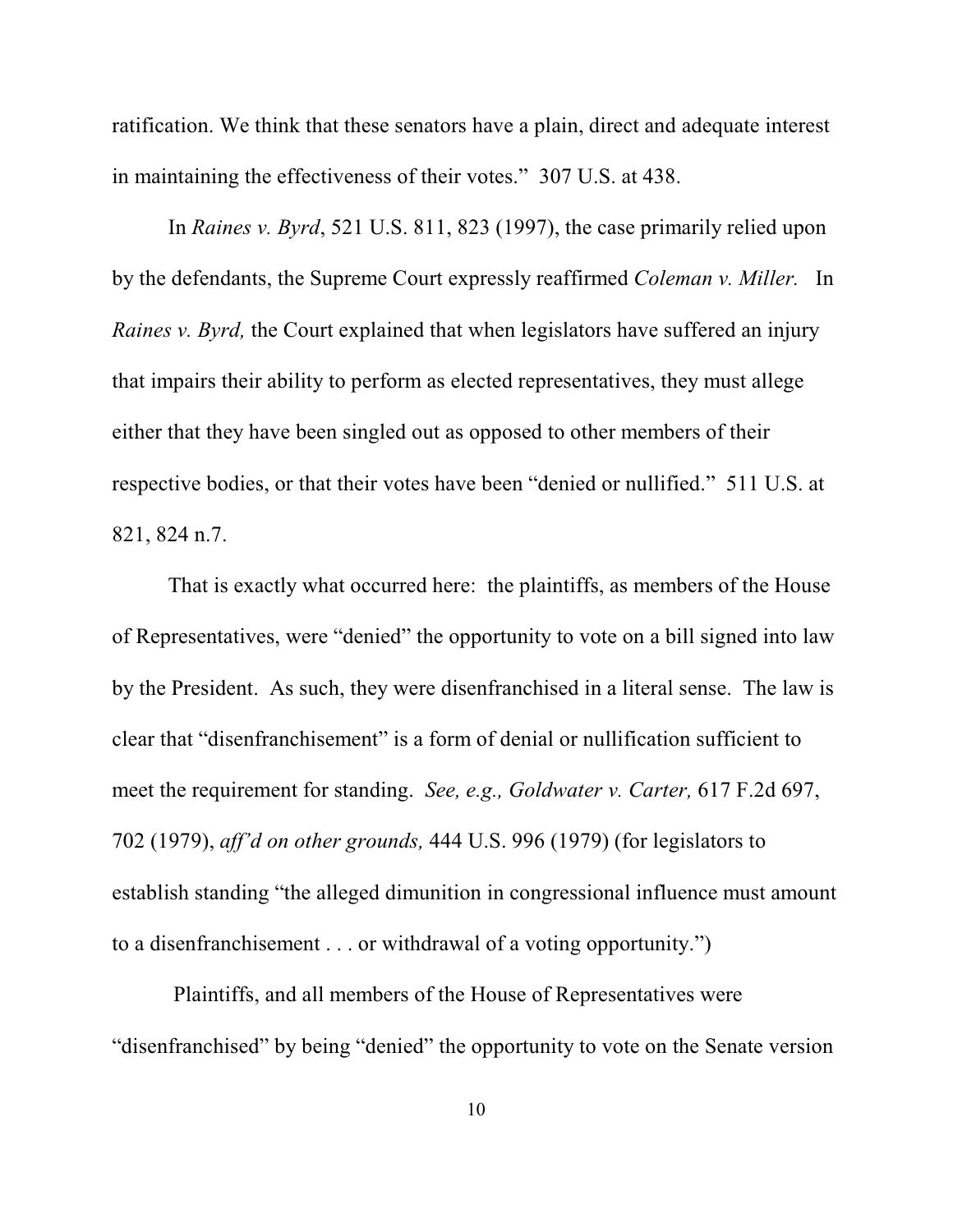of the bill which was signed into law by President Bush. It is difficult to imagine a more direct form of denial and disenfranchisement. Plaintiffs, as members of the House of Representatives, have standing because, in the words of *Coleman v. Miller*, they have "a plain, direct and adequate interest in maintaining the effectiveness of their votes." 307 U.S. at 438.

The defendants argue that plaintiffs in this lawsuit were members of the House of Representatives who were opposed to either version of the bill. Memorandum in Support of Motion to Dismiss ("Motion to Dismiss"), at 7. Defendants quote *Baird v. Norton*, 266 F.3d 408, 412 (6<sup>th</sup> Cir.2000), as standing for the proposition that "[f]or legislators to have standing as legislators . . . they must possess votes sufficient to have either defeated or approved the measure at issue." Motion to Dismiss, at 6.

This argument rests on a fundamental misunderstanding of what occurred and of plaintiffs' argument. *No one* in the House of Representatives voted on the version of the bill which was signed into law. The Senate version was never presented in the House for a vote. That is precisely the "denial" and "disenfranchisement" which is the basis for this lawsuit. *Baird v. Norton* is distinguishable from this situation because here, of course, there is no way to know whether there were sufficient votes to defeat the Senate version.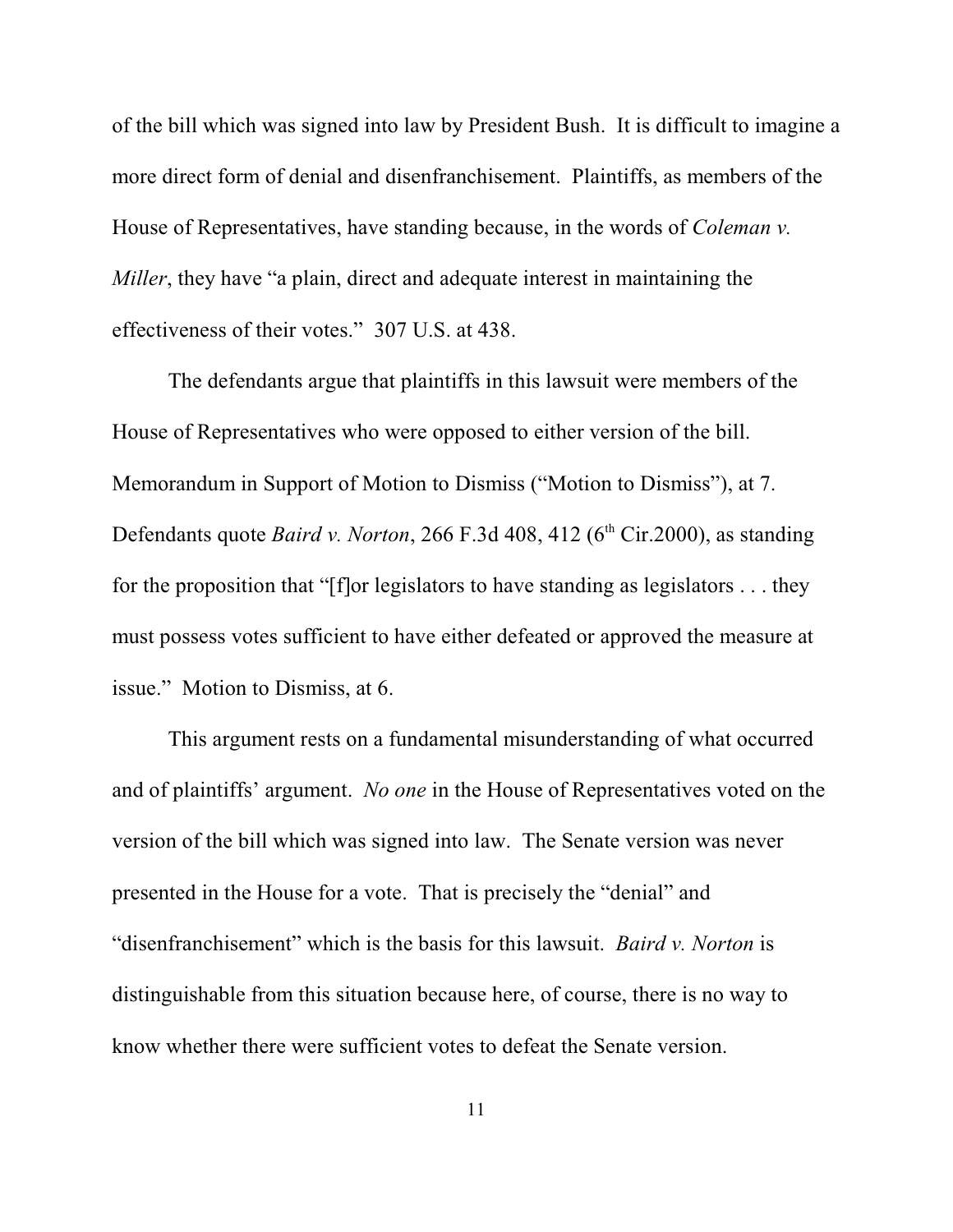Plaintiffs were denied the ability to persuade their colleagues and of the opportunity to vote as required by the Constitution. Defendants argue that this is not an injury by stating: "Since what they challenge is an Act of Congress, not a constitutional amendment, all or any of it can be rescinded at any time; plaintiff's still have every opportunity to persuade their colleagues to modify or repeal any provision of the act. They have not been disenfranchised." Motion to Dismiss, at 8-9 (emphasis and citations omitted). But even if plaintiffs today persuaded every one of their colleagues to vote unanimously against the Senate version that would have absolutely no effect. Unless the Senate also passed the House bill and the President signed it, there would be no effect to the House vote.

Indeed, by the defendants' standing argument, there would be no standing for members of the House of Representatives even if the President signed into law a bill considered only by the Senate. Defendants argue that there is not standing because the injury was not "fairly traceable to the defendants' unlawful conduct." Motion to Dismiss, at 9 (citations omitted). It was, though, the President signing the bill which caused the injury and thus the President, and the heads of executive agencies answerable to the President, are the cause of the injuries here. Besides, again, by defendants' theory no one would have standing to challenge a law, such as a spending bill, passed just by the Senate and signed by the President. That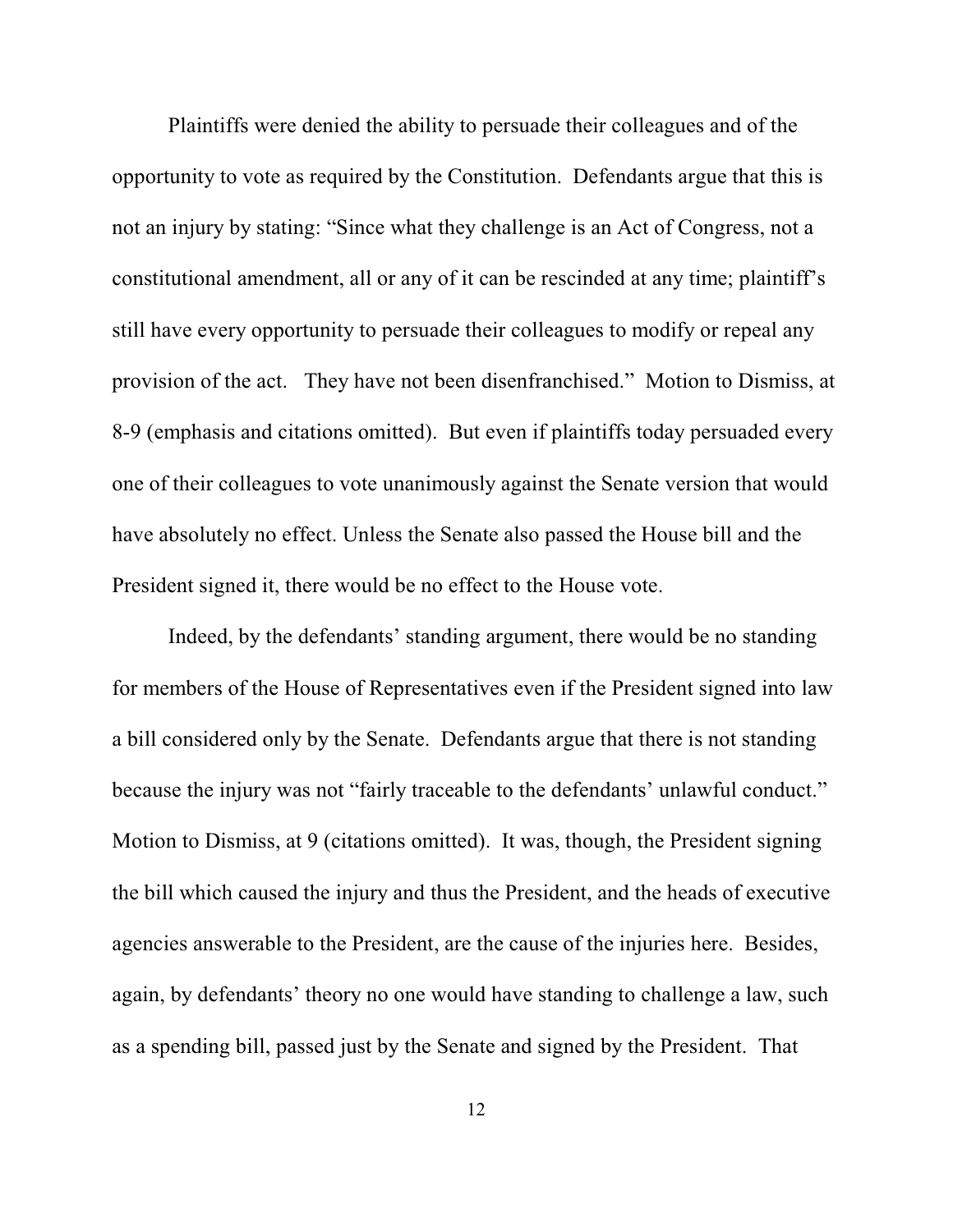cannot be right; disenfranchisement of members of Congress is a basis for standing.

## **II. THE ATTESTATION AND AUTHENTICATION OF THE ENROLLED BILL DOES NOT ESTABLISH THAT IT WAS CONSTITUTIONALLY ADOPTED.**

Defendants argue that "plaintiffs' claim is squarely foreclosed by *Marshall Field & Co. v. Clark*, 143 U.S. 649 (1892)." Defendants' Motion to Dismiss, at 10. Defendants read that case far too broadly and ignore subsequent decisions. In *Marshall Field & Co. v. Clark*, the plaintiffs claimed that the Tariff Act

of October 1, 1890 was not a law of the United States because a section in the enrolled act was not in the version passed by either house of Congress. 143 U.S. at 668-669. The plaintiffs based their claim on Article I, § 5 of the Constitution, which states "that 'each house shall keep a journal of its proceedings." *Id.* at 670 (quoting U.S. Const. art. I, § 5). Specifically, the plaintiffs argued the Tariff Act was not a law because the Congressional Record revealed that a section of the enrolled act was omitted from the version passed by the House and the Senate. *Id.* at 668-69.

The Court framed the issue in *Field* as a question of evidence. The question before the Court concerned "the nature of the evidence upon which a court may act when the issue is made as whether a bill. . . was or was not passed by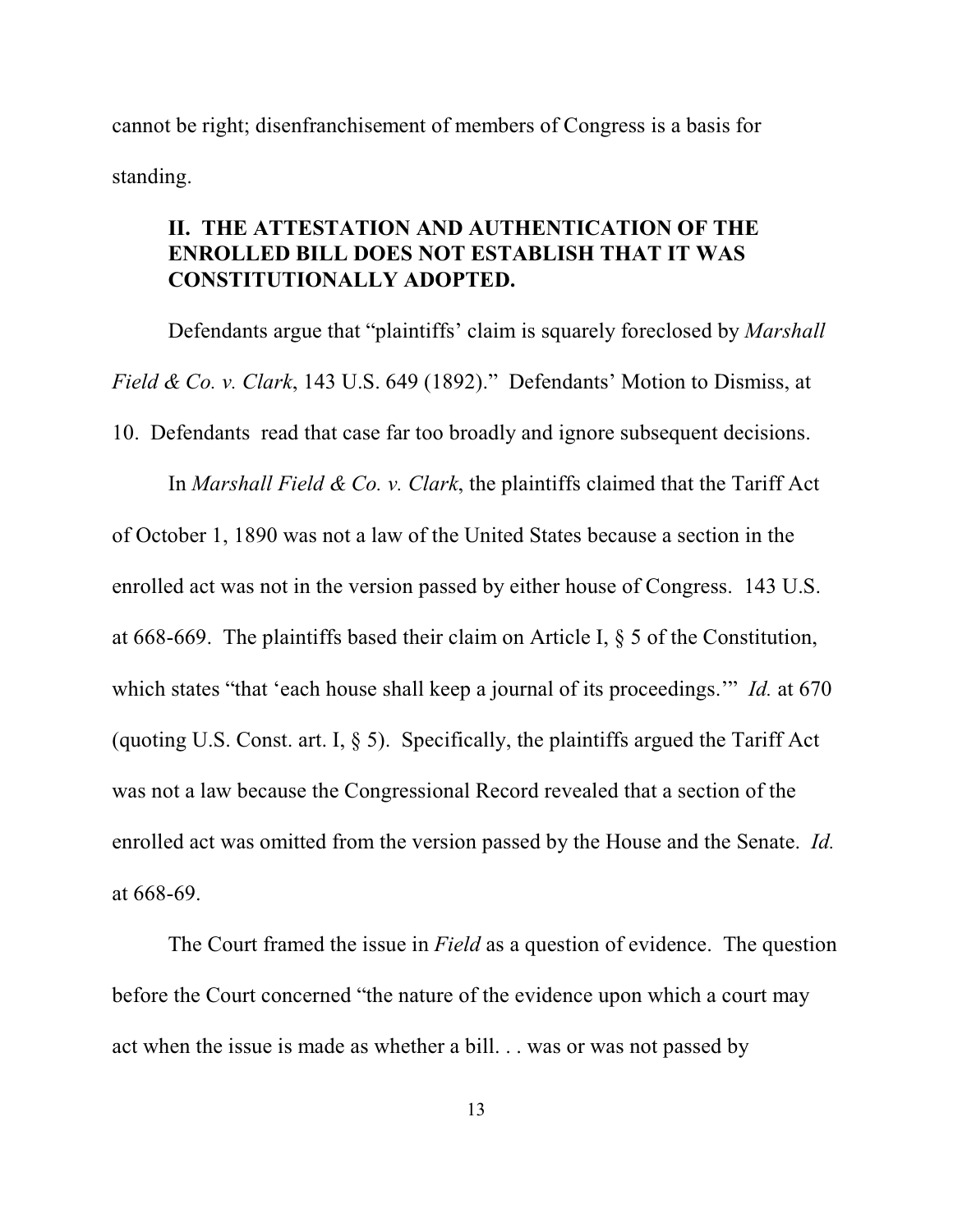congress." *Id.* at 670. Although the Court recognized the need for the judiciary to rely on attestations by the Speaker of the House and the President *pro tempore* of the Senate, the decision expressly left open the possibility of a court finding such an enrolled act invalid because it did not actually pass both houses of Congress. The Court observed that the judiciary still could find that "an enrolled bill, on which depend public and private interests of vast magnitude, and which has been authenticated by the signatures of the presiding officers of the two houses of congress, and by the approval of the president, and had been deposited in the public archives, as an act of congress, was not in fact passed by the house of representatives and the senate, and therefore did not become a law." *Id.*

In its recent discussions of the portion of the *Marshall Field* opinion relevant here, the Supreme Court has reiterated that *Marshall Field* is about "'the nature of the evidence' the Court would consider in determining whether a bill had actually passed Congress" and the requirement for Congress to keep journals of its proceedings. *United States v. Munoz-Flores*, 495 U.S. 385, 391 n.4 (1990) (quoting *Marshall Field*, 143 U.S. at 670); *see United States Nat'l Bank of Or. v. Independent Ins. Agents of Am.*, 508 U.S. 439, 455 n.7 (1993) (*Marshall Field* concerns "the nature of the evidence").

This description is consistent with Supreme Court precedent from the years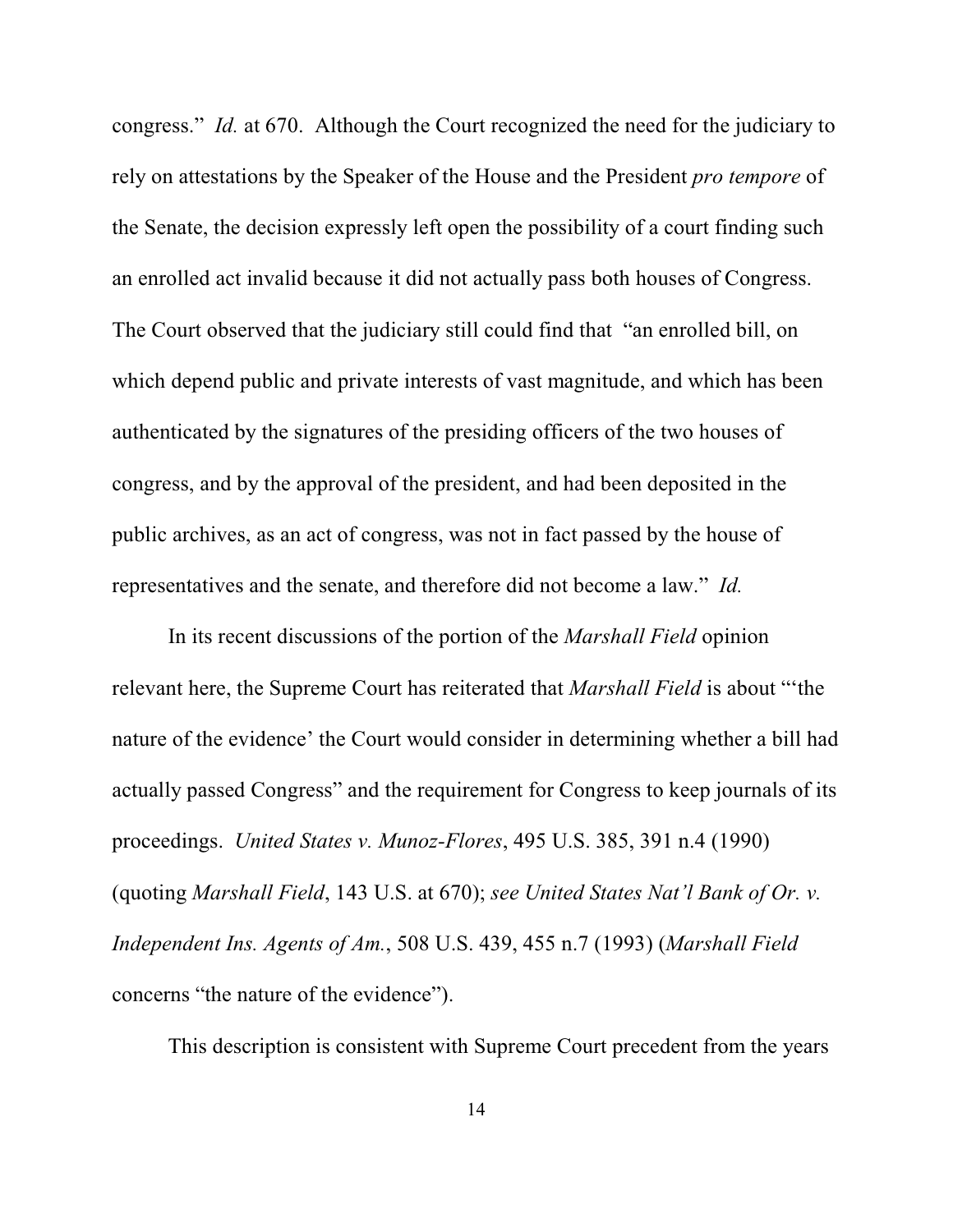soon after *Marshall Field*, which confirms that the holding in the case was tied to the plaintiffs' contention about the evidentiary value of congressional journals. *See, e.g., Harwood v. Wentworth*, 162 U.S. 547, 562 (1896).

But this case, in sharp contrast, raises no issues about the weight to give to congressional journals or whether they are required. This case is about whether a bill can become a law if it is not passed with exactly the same content by both the House and the Senate. Subsequent cases make clear that such challenges to noncompliance with the Constitution's requirements for enacting laws are not covered by *Marshall Field*.

In *United States v. Munoz-Flores*, the Court reviewed the legislative process to determine whether a law had been properly adopted even though there had been attestation that the bill was passed by the House and the Senate. There, the Court held that a special assessment statute was not a revenue raising bill and therefore did not violate the Origination Clause in Article I, § 7 of the Constitution. *Id.* at 401. The Court found that the holding from *Marshall Field* did not control because "[w]here, as here, a constitutional provision *is* implicated, *Field* does not apply." *Id.* at 391 n.4.

The issue in the present case is quite similar to that in *Munoz-Flores*. The failure of the House of Representatives to pass the enrolled version of the Deficit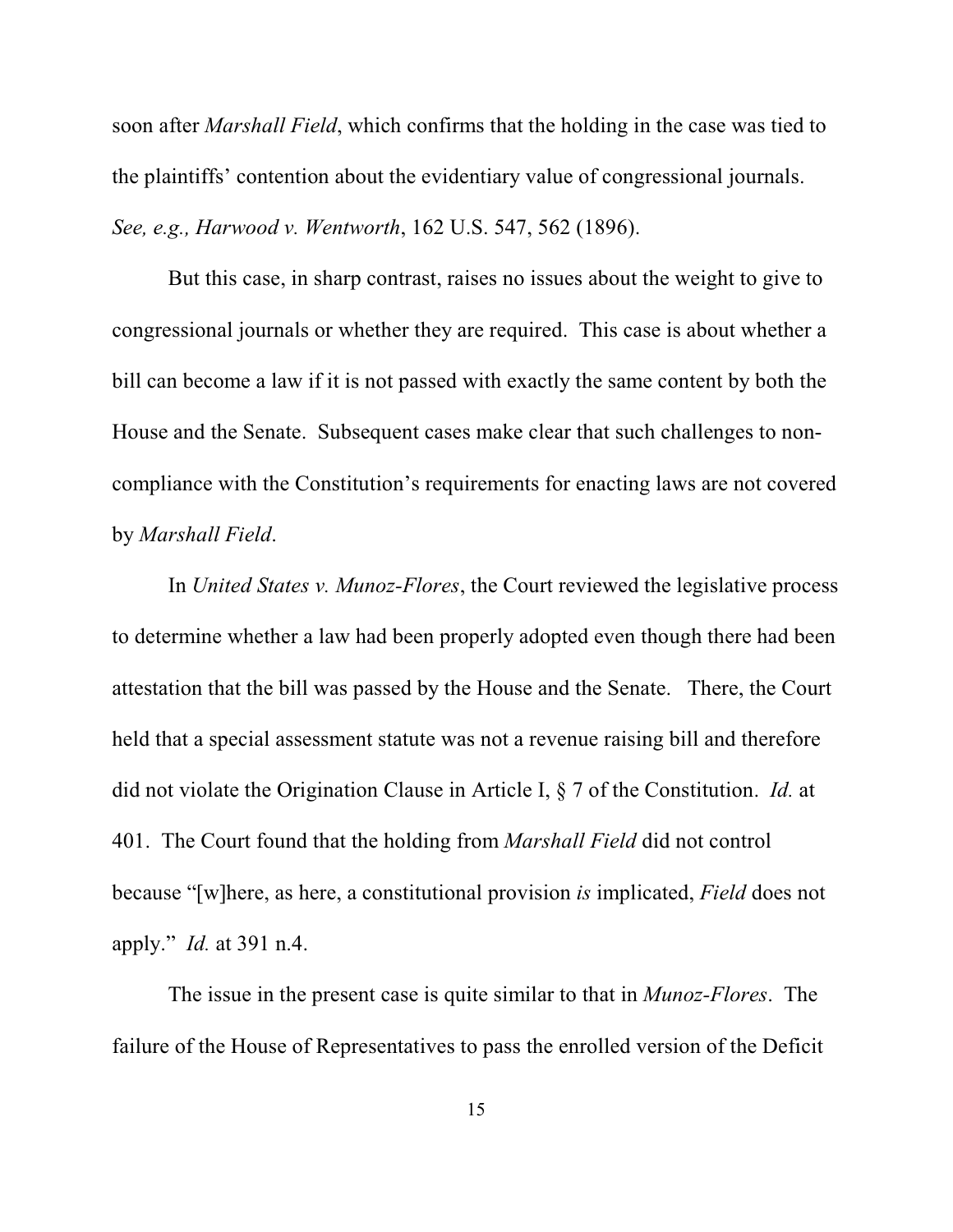Reduction Act presents a constitutional issue, like in *Munoz-Flores*, not an evidentiary question as in *Field v. Clark.*

Quite importantly, in *Clinton v. City of New York*, 524 U.S. 417 (1998), the Court explained that for a bill to become a law the House and the Senate must approve "precisely the same text" and that must be signed by the President; if even "one of paragraph of that text had been omitted at any one of those three stages, [the law] would not have been validly enacted." *Id.* at 448.

In *Munoz-Flores*, *Clinton v. New York City*, and this case, that was the claim: that Congress was violating a constitutional requirement binding on it. That was not the issue in *Field v. Clark.* There is no basis for concluding that attestation is sufficient to make a law constitutional if the statute was not enacted in accord with the procedures prescribed by the Constitution. Indeed, *Munoz-Flores* holds exactly the opposite; the fact of attestation did not resolve the constitutional question.

# **III. THE DEFENDANTS' ASSERTION THAT BOTH HOUSES PASSED THE SAME BILL IS NOT A BASIS FOR DISMISSING THE LAWSUIT**

Defendants argue that the "same bill did pass both houses of Congress before being presented to the President and signed into law." Defendants' Motion to Dismiss, at 13. In presenting this argument, defendants present their version of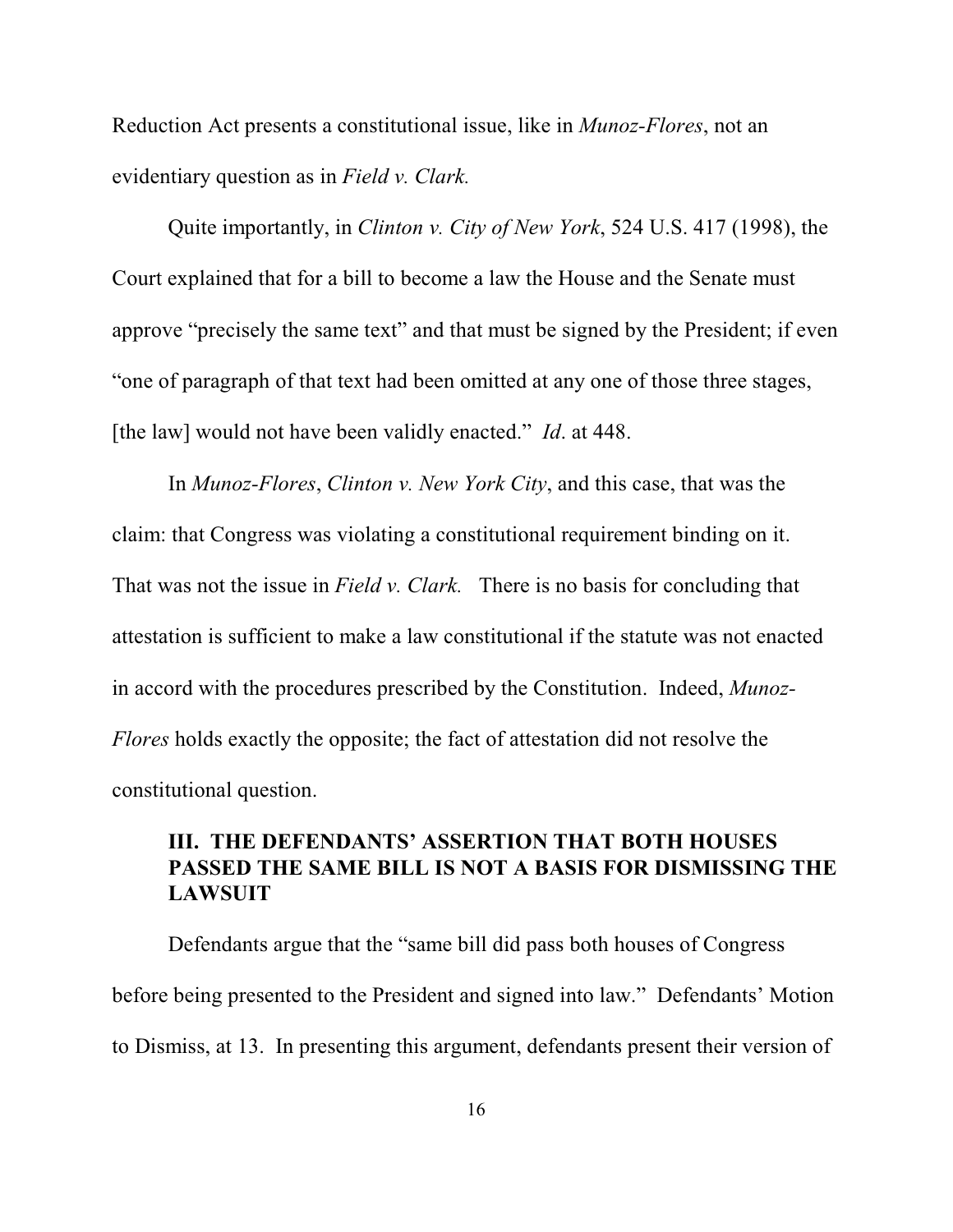the facts as to what occurred. This, however, is completely inappropriate in considering a motion to dismiss for failure to state a claim. A motion to dismiss is considered, of course, solely on the basis of the plaintiff's complaint. *Conley v. Gibson*, 335 U.S. 41, 45-46 (1959). Defendants' version of what happened, and any factual dispute over it, is appropriate to consider on a motion for summary judgment or at trial, but not on a motion to dismiss.

Moreover, defendants are simply wrong. The same version of the bill did not pass both the House and the Senate. On February 1, 2006, the House voted on Papers sent by the Senate that reflected 36 months of funding for durable medical equipment – not the 13 months actually passed in the Senate.

The defendants argue that when the House voted on February 1, 2006, to concur to the Senate amendment, it, by reference, adopted the exact language passed by the Senate. Motion to Dismiss, at 13-15. This, in their estimation, is so because the incorrect papers sent by the Senate were not put into the House record before the recorded vote.

However, this argument ignores hundreds of years of House precedent that clearly states that the actual physical papers transmitted between the Houses serve as the only record of action in the other body. As explained by the Clerk of the House herself: "The House and Senate communicate their respective legislative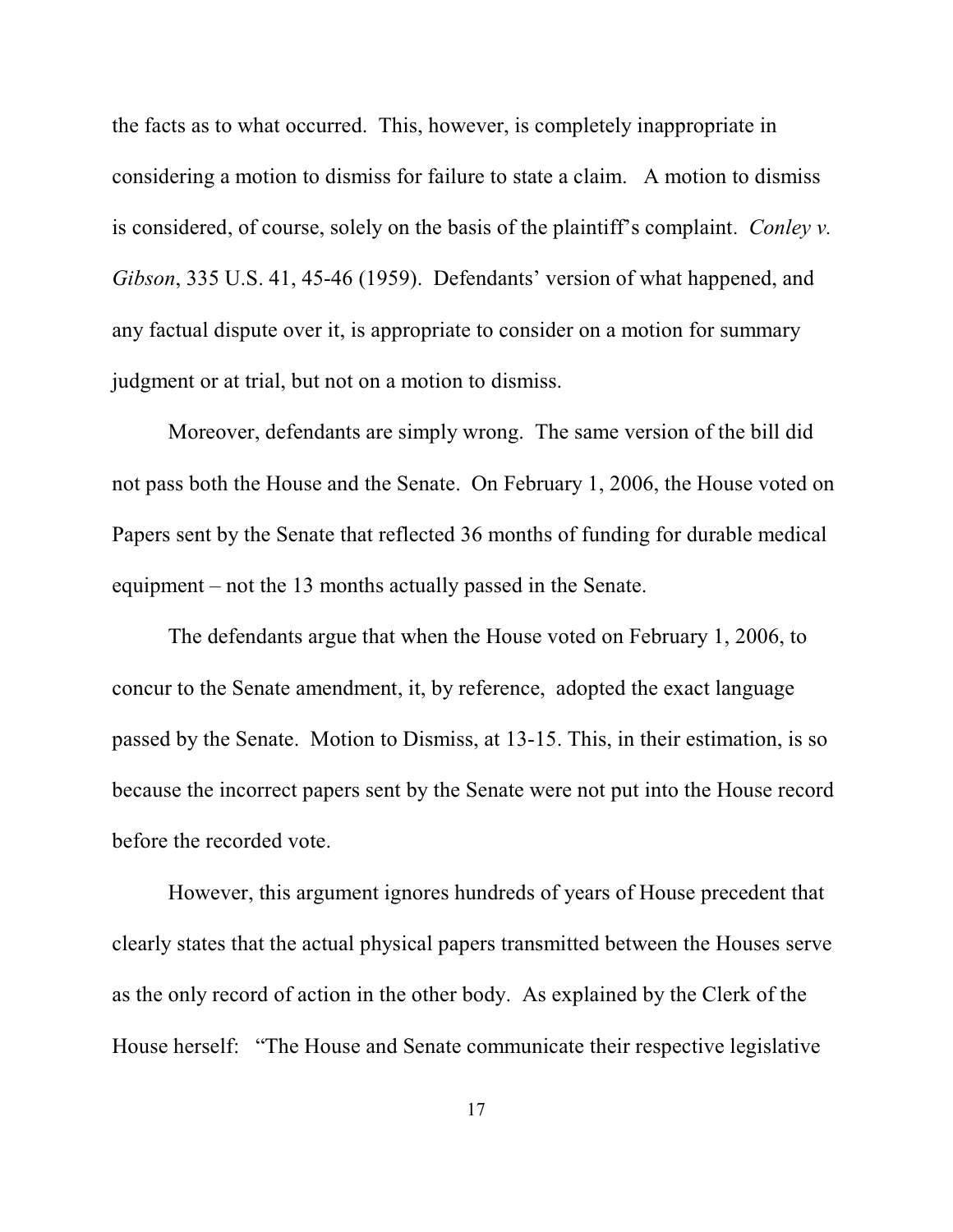actions by formal messages which transmit official papers between the two chambers. According to the Office of the Parliamentarian and the precedents of the House, such messages constitute the sole source of official information in one chamber regarding actions taken in the other." Letter from Karen L. Hass, Clerk of the House of Representatives to The Honorable Vernon J. Ehlers, Chairman, Committee on House Administration, et. al. at 4 (May 11, 2006) (citing 16 Deschler-Brown ch. 32, § 1; 8 Cannon §§ 3342-3.

The Clerk, citing long standing rules of the House, therefore confirms that the House's February 1, 2006, vote was on the actual papers transmitted by the Senate, which erroneously provided for 36 months of funding, and not on the bill containing 13 months of funding passed by the Senate. *Id.*

The Defendants ask this court to intervene in House procedure, overturn explicit and long-standing rules, and declare that a different bill was adopted by reference no less. They argue that if this court does not simply accept the enrolled version of the Deficit Reduction Act, it cannot look to the Senate engrossed bill as evidence that two different bills passed the two houses. Motion to Dismiss, at 14. Defendants then go on to contradict themselves and claim the court can look to the Congressional Record to support it's "adoption by reference" theory.

If this court is going to examine the legislative history, it would be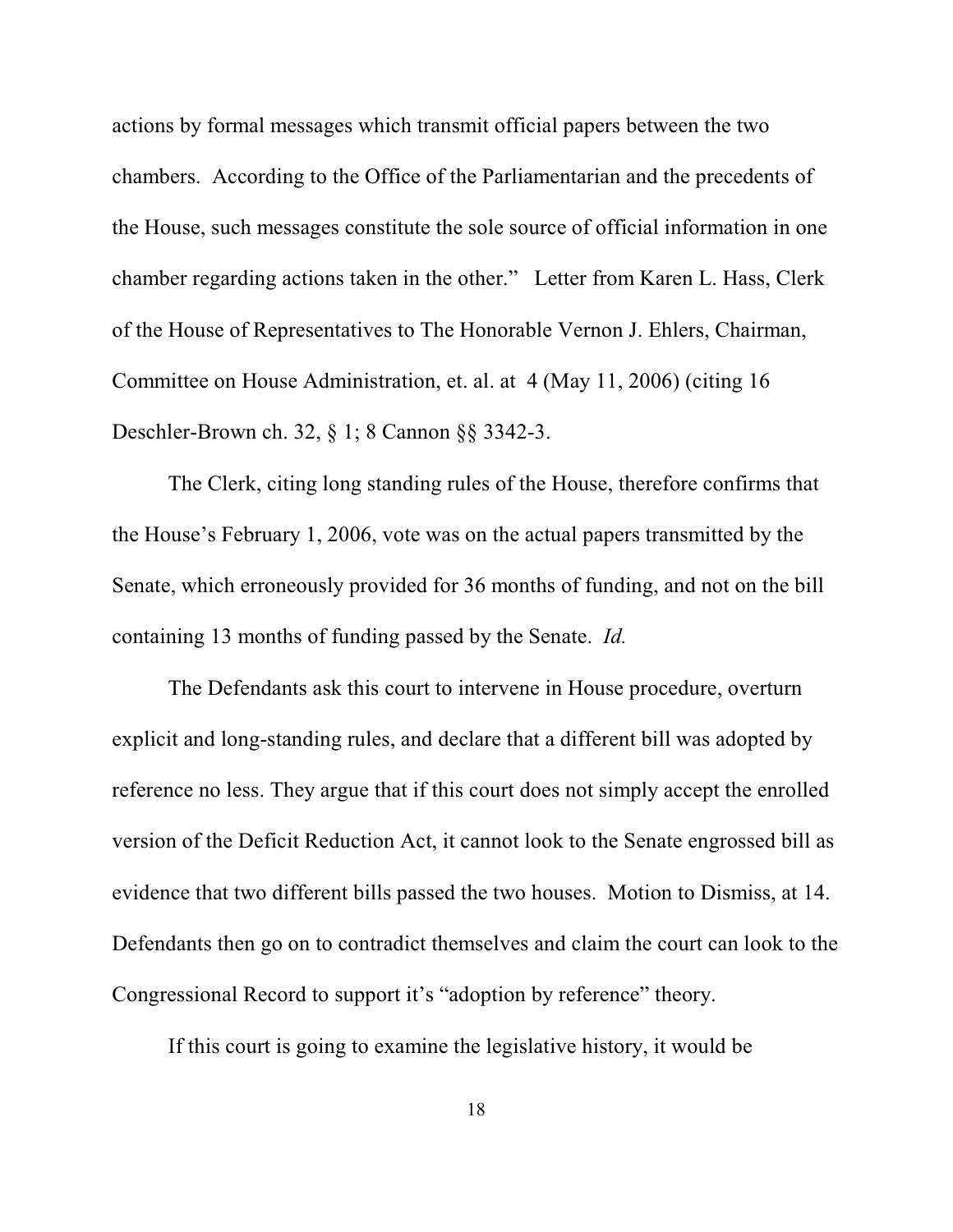nonsensical to ignore the actual text of the bills and the procedures in which they were passed and instead elevate the phrase "concurrence in the amendment" to conclusive evidence and then simply infer what the House was concurring in. In fact, if the court were to accept the Defendant's argument, there would be no acceptable record of any House or Senate actions for the purpose court inquiry.

This court should focus solely on the plaintiffs' complaint and not look at the underlying facts in considering the motion to dismiss. But if it looks beyond the complaint, then it is clear that defendants' account of the facts is incorrect.

### **IV. THE UNCONSTITUTIONALITY OF THE DEFICIT REDUCTION ACT CANNOT BE SOLVED BY SEVERABILITY**

Finally, defendants argue that the solution is simply to sever §5101 of the Act, declare it unconstitutional, and allow the rest of the Act to remain in effect. Once more, defendants miss the point of plaintiffs' lawsuit. The Deficit Reduction Act needed to be passed by the House of Representatives in the same form that it passed the Senate. The Act never did and thus the Act is not valid. A law is not validly enacted if even "one of paragraph of that text" is different. *Clinton v. City of New York*, 524 U.S. at 448.

All of the cases concerning severability cited by the defendants are instances where a bill is properly enacted into law, one part is declared